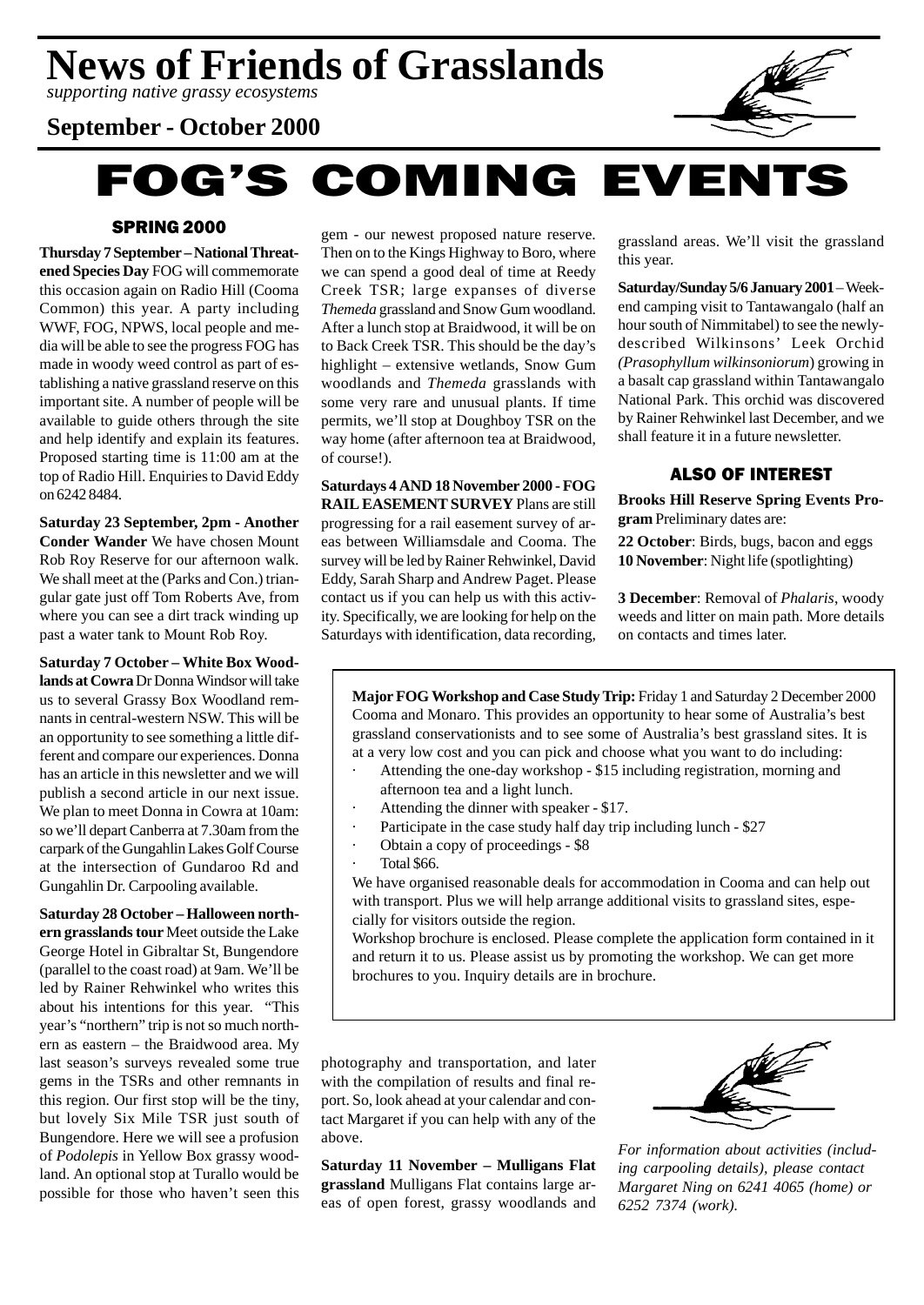# IN THIS ISSUE

- *News roundup*
- *Acid soils in the Canberra region*
- *Ecological investigations of Maisie Fawcett (continued)*
- *Familiar geraniums*
- *Woodland communities in Central Western NSW*
- *Imperatives for conservation and management of woodlands*
- *Restoring degraded grassy ecosystems:*
- *a SA perspective*
- *FloraBank*
- *Newsletters received*

## NEWS ROUNDUP

## FOG Membership Growing

At our latest count, FOG had 139 memberships and allowing for family memberships, the actual number of FOG members now exceeds 150. Our very latest addition is Katharina Rose Inveen who has already visited Mugga Mugga to get acquainted with environmental issues, so Dad, with this additional assistance, we expect a really great newsletter. Congratulations to Heather and Will.

# New Leek orchids

FOG members are delighted that a new orchid *Prasophyllum wilkinsoniorum* has been found on June and Bob Wilkinson's property near Tantawangalo by Rainer Rehwinkel. Its description was written up by David Jones of the Centre for Plant Biodiversity Research in the June 2000 edition of *The Orchadian, Official Journal of the Australasian Native Orchid Society* (web address www.anos.org.au). David describes ten new species of Leek Orchid found in south-eastern Australia. He describes the *P. wilkinsoniorum* as a robust species with large greenish-brown to reddish-brown flowers arranged in an untidy spike. At the type of locality this species grows in a low, flat, treeless plain (a basalt cap or frost hollow). He states that it is a distinctive species with unclear affinities. The article also states that the species has been "named after Bob and June Wilkinson, long-time farmers on the Monaro with strong conservation values. They purchased the block of land where the new *Prasophyllum* grows purely for conservation purposes."

# Grassy ecosystems applications close 13 October

The WWF/NHT Devolved Grants for Grassy Ecosystems close on 13 October. Helen Ryan (in places assisted by David Eddy) has been touring the countryside to make people aware of the scheme. If you want to know more please contact Geoff Robertson or talk to David.

# African Love Grass strategy

Following the development of a control strategy for African Love Grass in the Murrumbidgee River Corridor in 1998/99, ACT Government funding has been provided to purchase materials and equipment to establish a demonstration site on a rural property in the corridor. The emphasis will be on nonchemical control using sustainable grazing methods. Murramore has been chosen as the site and a vegetation survey will be undertaken before portable fences and crash grazing takes place. The site will be continually monitored over the next several years. FOG has agreed to assist with monitoring five demonstration paddocks to identify any changes in species composition as a result of rotational grazing. A yearly report will be produced – the first in June 2001. If you are interested in being involved, contact Geoff Robertson. FOG obtained a species list for the Point Hut to Pine Island East Bank, which shows that this is a highly diverse area (pity about the Love Grass). The list shows sixteen species of trees (12 native, including eight introduced Eucalyptus, and 4 exotic), 32 species of shrubs, heaths and mid-storey plants (25 native/7 exotic), 88 grasses and herbs (55 native/33 exotic), 14 species of aquatic and semi aquatic species (12 native/2 exotic), and four parasites (3 native/1 exotic).

## Urban Services replies

In our last newsletter we mentioned that we had written to the Department of Urban Services regarding two of the sites listed in Action Plan 1. We mentioned that Site 4, a small site in Gungahlin had been demolished and that construction work was taking place in the vicinity of Site 10 which is to the north of Mitchell. Since then we have received two replies from the Department and a further letter on statements made in our last newsletter.

We welcome this correspondence. First the government's letters assist in clarifying government policy and achievements. Second they indicate that community concerns are listened to. Third Environment ACT has given a clear signal that its staff are happy to answer questions on the status of any site. In this news round up we are quoting fairly extensively from these letters to provide members with a better understanding of the ACT government's position.

# Stray Leaf - Site 4

Site 4, a *Stipa* grassland, was identified in Action Plan 1 as having low botanical significance (containing native grasses but few forbs). In the Action Plan, such sites were recommended for protection within the urban fabric where feasible. Quoting from the Action Plan (page 19), "planning and site management mechanisms will be applied as required to sites of low conservation value, so that wherever possible, the natural grassland values are conserved in the context of the primary land use." The Stray Leaf site was recommended in the Action Plan to be protected as part of the road reserve.

In February 1997 Environment ACT was asked to provide comment on the proposed gas pipeline extension south of Mulligan's Flat and along the road reserve to the west of Gundaroo Road which includes Site 4. As the site was located within the road reserve it was not considered possible to retain the site within the urban fabric. The government's letter adds, while it is important to retain as much of the natural vegetation as possible, especially when it is identified as an endangered community, consideration also needs to be given to the primary land use of the area and the resources required to maintain small, highly fragmented sites of low quality. In this instance it was considered that resources would be better spent on maintaining sites that were larger and of higher conservation value. Site 4 is less than 5 hectares and better examples of *Stipa* grassland exist nearby.

# Site 10

Concerning the impact of road works near Site 10, the government has advised that, prior to the road work commencing, there was extensive consultation between relevant government agencies, including Environment ACT, Planning and Land Management, ACT Roads, ACT Stormwater, ACTEW and ACTION. The aim was to investigate a range of options to determine the alignments of Flemington Road and Wells Station Road taking into account a wide range of constraints.

The agreed alignment, in its view, has mini-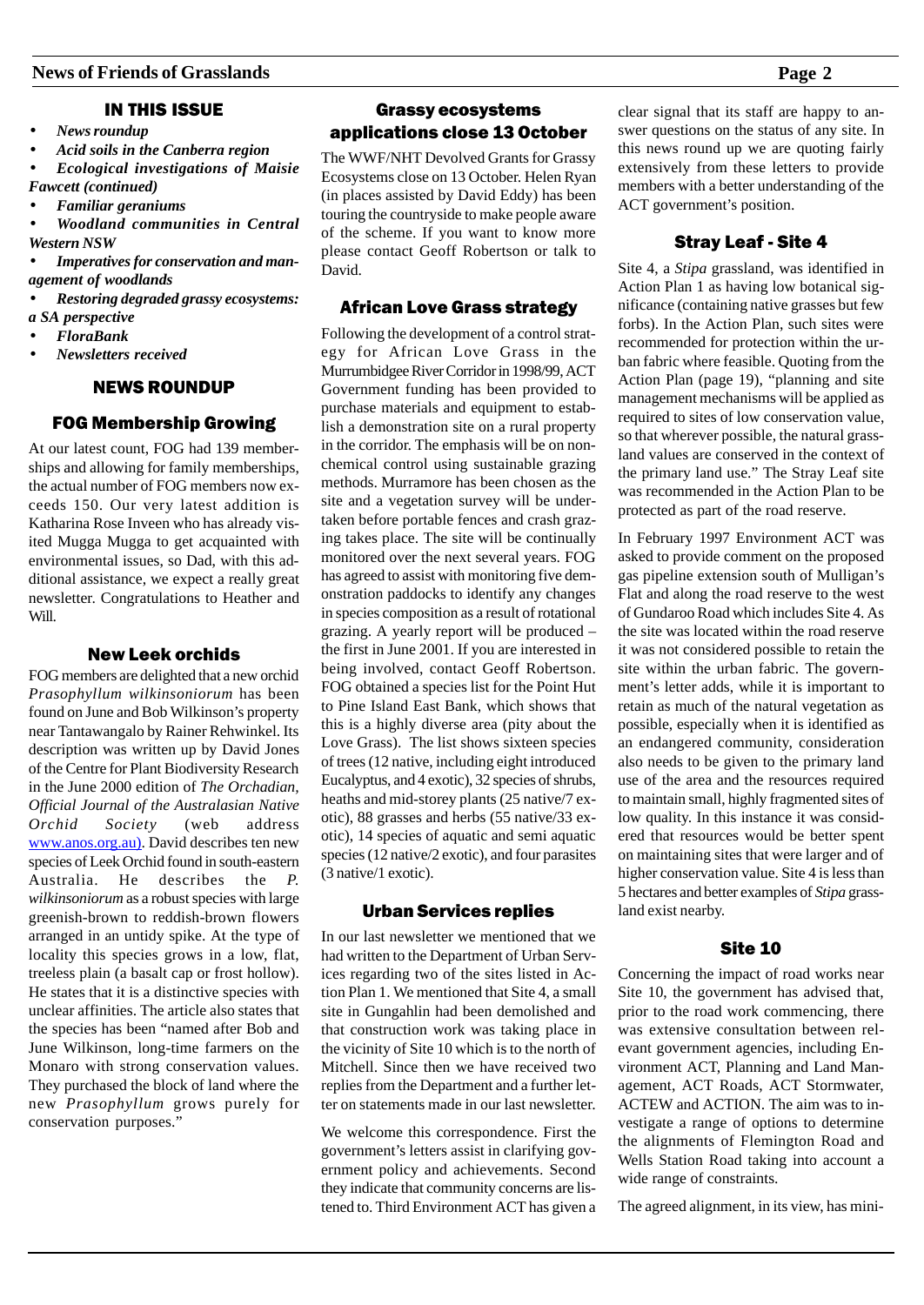mised impact on the grasslands and a small group of trees to the north, while meeting transport and engineering requirements. The resulting alignment will not fragment the grassland, although a small portion of the south-east corner will be lost. A stormwater retardation pond to the west of the grassland will be an integral part of the resulting open space. This is regarded as an optimum outcome.

# Commitment to conservation

The government takes the view that one should look at the big picture. Its aim is to retain as many grassland sites that are assessed as being viable in the medium to long term, with consideration given to other areas with lower conservation value where these can be integrated into existing or planned land uses. Some areas of low value will require an unwarranted commitment of management resources that are then not available for sites with a far higher conservation value. Consideration is also given to conserving the grassland habitat of plants and animals identified as being threatened with extinction.

Its achievements to date include the creation of four reserves in Gungahlin and Dunlop to protect 206 hectares of native temperate grassland. A high level of management effort has enhanced the quality of these areas significantly. Threatened species have been found in these areas subsequent to reservation, thus emphasising the importance of protecting significant areas of grassland. Memoranda of Understanding have been signed with three major Commonwealth landholders (Department of Defence, National Capital Development Authority and CSIRO). These require a commitment to a high level of conservation management of grassland sites, thereby protecting a further 550 hectares of moderate to high value native temperate grassland. Forty hectares are being retained as Urban Open Parks and Spaces designed to maintain conservation values. Negotiations are continuing for the protection of the remaining grassland sites.

Environment ACT is an active participant in the planning process for the Very High Speed Train and the proposed prison. However, it points out, due to previous government commitments and many years of forward planning for the development of Canberra, Action Plan No. 1 anticipated that not all grassland sites, particularly those with lower conservation value would be saved.

# Heritage listing for Conder 4A

In our last newsletter, it was mentioned that we understood that Conder 4A has received interim listing under the ACT Heritage list. Environment ACT has advised FOG that a nomination for the Conder 4A listing has been received and it is subject to the assessment processes of the Heritage Council. The Council may then decide to place the site on the Interim Places Register.

## High country still draws us

A warm heater, good company, and an afternoon tea at Mugga Mugga were the setting for our (FOGers and Field Natters) slide afternoon on 8 July. The theme was the high country and we shared the experiences of three people who have spent many a long period there. Michael Treanor, now we hope permanently ensconced as a ranger in the ACT, showed us slides of the Victorian high country based on his several months as a ranger there earlier this year. He showed a variety of landscapes, vegetation communities and plants. For those who had made the trip to the Victorian Alps earlier this year this was a pleasant reawakening. Michael Bedingfield's slides showed the NSW Alps and were based on his many walks of 20 years ago. In those days he was more into landscapes and less focused (as he is now) on individual plants. His artistry was also apparent capturing both the landscapes and those incredible alpine skies. Ian Haynes, a walker of the Alps for many a year, brought yet another perspective showing spectacular shots of landscapes, gnarled snow gums, and weather – not to mention landscapes, vegetation communities, and plants. His most memorable shots are his ice caves. He and Dierk also gave accounts of their recent (winter) walk through this country, Dierk carrying 70 pounds and Ian 130. According to Dierk, Ian's extra load was taken up by cameras – well we were the beneficiaries of all those extra pounds. Many thanks to our slide presenters for making this county so familiar and enticing.

# New Weapon for Serrated **Tussock**

The National Registration Authority for Agricultural and Veterinary Chemicals (NRA) has approved registration of a new product that will help combat several notorious weed species including Serrated Tussock. This was announced by the Parliamentary Secretary for Agriculture, Fisheries and Forestry, Senator

Judith Troeth. The new product Taskforce® is a water soluble, liquid herbicide produced by Vee Dri Australia that can control Serrated Tussock and certain other grasses in both pasture and non-crop situations. Serrated Tussock is probably the best-known of a prolific and widespread group of weeds that have been difficult to combat since the herbicide Frenock® was withdrawn from the marketplace in mid-1999. Taskforce® is also effective against African Love Grass, Chilean Needle Grass and Giant Parramatta Grass. The Senator stated "this is an important new product to come onto the market and will be used widely in Australia on these weeds." Serrated Tussock was listed in the register of weeds of national significance last year.

Taskforce® contains the active ingredient flupropanate in the same concentration as Frenock®. The advantage of products based on flupropanate is that they act selectively against these weeds. While the NRA has given Taskforce® the go-ahead, and is satisfied that it meets all health, safety and environmental criteria, NRA considers that chemicals should always be regarded as only one of the weapons in our armoury, but when we have weeds as widespread and invasive as Serrated Tussock, farmers, local government authorities and land managers need every bit of help they can get. Further inquiries: NRA Peter Raphael (02) 6272 5412

# WGWG

The Woodland and Grassland Working Group (WGWG) remains active but unfortunately, due to a clash of commitments and taking holidays, our intrepid reporters have not caught up with the latest developments. However, plans are well afoot to organise a workshop and to lobby on other issues. More news next issue.

# Conder 9/Banks 3 Development

On 9 July, FOG wrote to Tony Winsbury (Project Manager for the Conder 9/Banks 3 Estate, Department of Urban Services) expressing our appreciation that the *Report On Public Consultation* accepted FOG's main suggestions for the protection of the native grassy woodland area near Eaglemont Retreat. We also raised a number of other issues to protect the grassy woodland when it becomes a reserve. These covered inadequate fencing to prevent motor bike access, dumping of rubbish, and inappropriate plantings, and we made a number of suggestions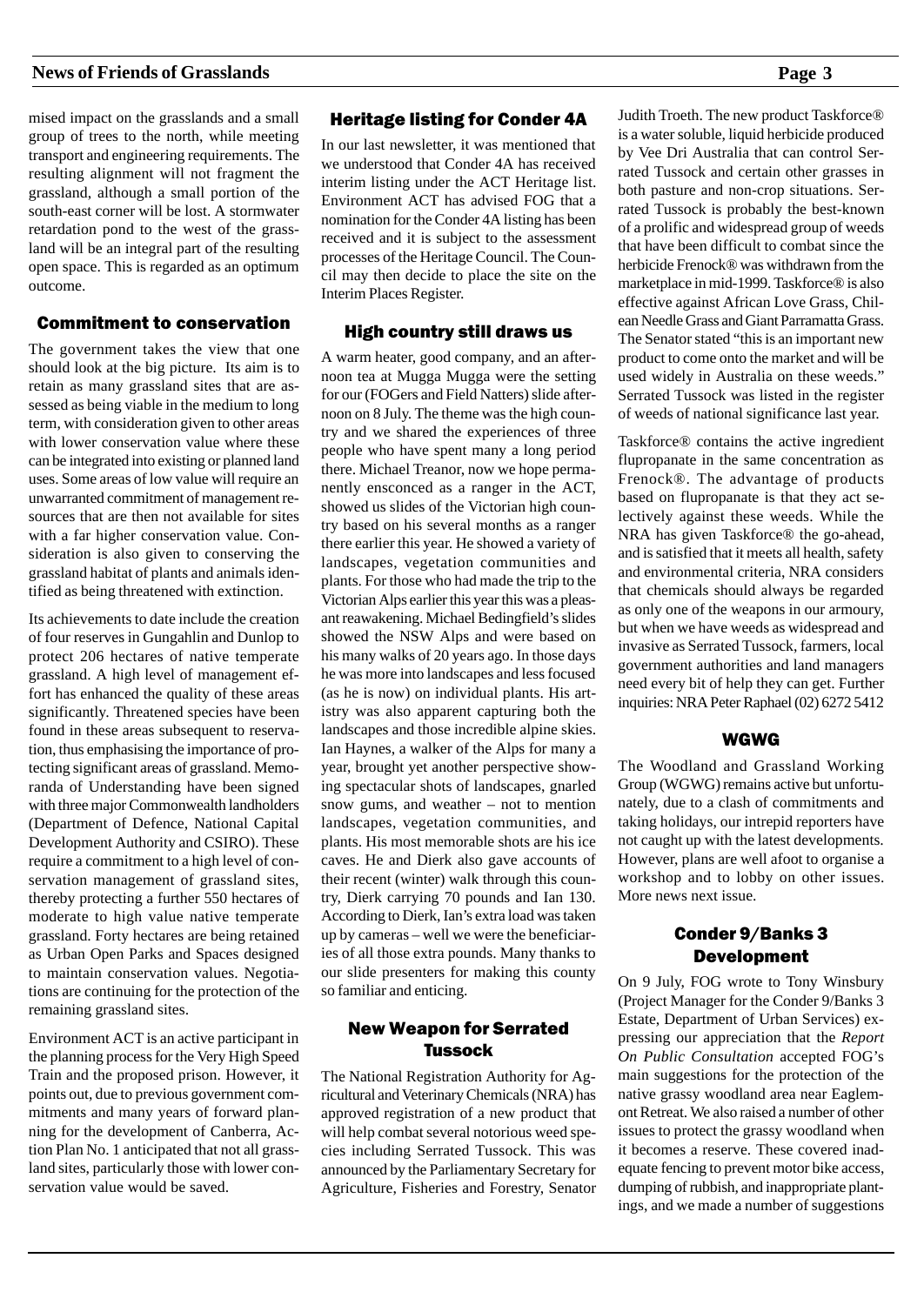to address these matters. Tony Winsbury contacted FOG and subsequently wrote us a letter. He welcomed these suggestions which, together with a number of others, are being actively pursued. We look forward to some good outcomes.

# Radio Hill update

After six working bees to this site we can report that all Hawthorn plants have been cut down (apart from one or two we may have missed) and many Briar Rose plants have also been cut. Twenty three FOG and WWF members have been involved so far. The next part of weed management at the site will focus on preventing regrowth and seedlings being established, and also on the herb nasties.

# FOG receives an ABN

This is not an award but like all non-profit organisations, we have had to apply for an Australian Business Number and we received ours on 13 June. In case you need to know it is 64 120 946 763.

# ACID SOILS IN THE CANBERRA REGION

#### *Margaret Ning*

This was a well-organised and popular halfday field day held on Tuesday 20 June 2000. A healthy mix of around 60 farmers and agency employees attended. I was lured along by the impressive program of speakers even though I had never previously given soil issues a thought. However I knew that the Reedy Creek Landcare Group addressed very interesting topics (I had attended their willow workshop last year), and that Griffin Promotions ran a smooth show. I was not disappointed.

Major presenters included Kerrin Styles (Agronomist with ACT Parks and Conservation), Bill Schuman (Agronomist, NSW Agriculture, Queanbeyan), Chris Houghton (Consultant, Chris Houghton Agricultural), Peter Simpson (Regional Director, NSW Agriculture, Goulburn), and Stuart McMahon (Farming for the Future). Their presentations complemented each other, and discussion of native grasses often featured, as *Microlaena* and most *Austrodanthonia* species are acid resistant species. FOG even rated a mention, when Stuart McMahon gave us an example of groups he had facilitated for.

Australian soils are old and have been subject to weathering over millions of years which has encouraged leaching. The leaching process tends to acidify soils. Indeed, soils in the ACT and Southern Tablelands are inherently acid even before we introduce changes due to agricultural activities which generally increase acidification. However, because most agricultural production in the ACT is fine wool production, based on low inputs/ low outputs on native pastures, there is only a small proportion of ACT rural land with induced acid soils. Indeed, it was stated that the soils most at risk in the ACT are the special purpose paddocks used for hay or oats crops.

Acidification can be reversed by the application of lime, although liming may not necessarily be economical in a production sense. It may simply be that the application of lime will only be sufficient to prevent production and income falling, i.e. at least the property will remain productive. Another strategy for dealing with soil acidity is the use of plants that are acid tolerant. Peter Simpson suggested farmers should accept the situation of having high soil acidity and simply get on with managing their soils and pastures accordingly. In order to do this, a soil test should be carried out.

Acid Soil Action (ASA) which is a NSW Government initiative, encourages farmers to do their own testing. ASA provides instructions on soil sampling, subsidises tests and runs interpretation workshops on the results, generally through Landcare groups.

Chris Houghton stated that pasture issues should be top of every farmers' list, ahead even of labour efficiency or livestock productivity. He suggested farmers should learn to read their farm landscapes in relation to soil depth, soil structure, soil acidity, erodibility, slope, aspect and exposure. This knowledge will lead to better land use decisions once the different land classes on the property have been identified. Chris also encourages farmers to learn to identify pasture and weed species, map weed infestations, conduct soil tests every 3-5 years to monitor changes over time, and to develop a master plan with development strategies matched to the different land classes. He mentioned cases of native pastures growing on Class 3, 4 and 5 land on the hills and slopes, which kept stock alive in the drier times. These species included *Bothriochloa, Themeda, Microlaena, and Austrodanthonia.*

Stuart McMahon outlined aspects of the Farming for the Future program that helps participating families to gain the right skills

and information to be able to plan the future for their families and farm businesses. If acid soils are identified as an issue, program participants will hear from specialists in acid soils identification and management. Management of the farm's acid soils can then be integrated into the overall farm business plan to ensure the effective use of the family's resources.

Peter Simpson also stressed that farmers need to know their soil condition, including soil acidity. He spoke against the use of monocultures in today's agricultural systems. He named *Microlaena* and *Austrodanthonia* as acid tolerant native grass species, which are fertility responsive and tolerant of grazing. *Bothriochloa*, on the other hand, doesn't like acid soils. Peter further mentioned native grasses, specifically *Themeda* and *Microlaena* when discussing grasses exhibiting strong growth over winter.

Literature handed out included the latest Australian Landcare Farm Journal (June 2000), an issue which focused on how landowners can better understand the importance of soil health in achieving sustainable land and water systems. We also received a set of the papers presented at the field day which was blissful in that it minimised my note-taking efforts.

# **ECOLOGICAL INVESTIGATIONS OF MAISIE FAWCETT**

#### **continued**

The following is the continuation of an article we included in the July-August 2000 newsletter. It was presented by Linden Gillbank on Scientific exploration of the botanical heritage of Victoria's alps: nineteenthand twentieth-century contributions of Ferdinand Mueller and Maisie Fawcett, at a symposium on the Cultural Heritage of the Australian Alps held at Jindabyne, New South Wales, 16-18 October 1991.

#### **The Pretty Valley exclosure**

Fawcett's and Turner's quantitative measurements of grazed and ungrazed vegetation on the Bogong high plains since 1945 indicated that regeneration following the removal of cattle was sometimes extremely slow. However the Pretty Valley plots provided dramatic and unambiguous evidence of soil and vegetation recovery (Carr & Turner 1959).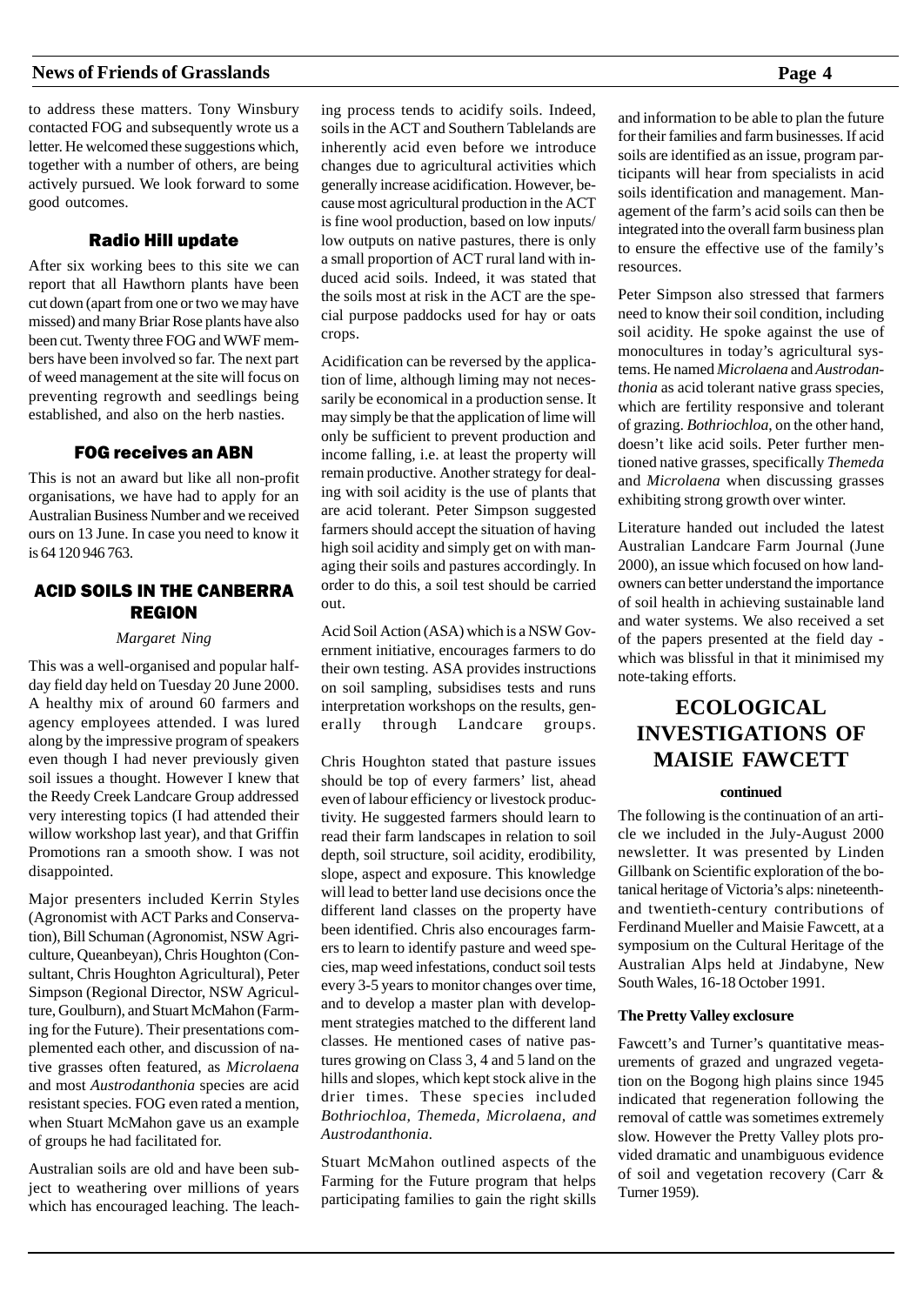Cattle are discriminating eaters. They graze selectively and include some herbs and shrubs as well as snowgrass in their diet. Since this includes many pretty wildflowers cattle have significantly reduced the prettiness of Pretty Valley, which was named by Gray's Cobungra stockmen in the middle of the nineteenth century. After the Pretty Valley exclosure was fenced, beautiful but palatable alpine daisies, especially *Celmisia* species, and the yellow alpine star-bush, *Australasia trymalioides,* were soon flowering in much greater abundance inside than outside the exclosure. Thanks to Fawcett's and Turner's endeavours, the prettiness of Pretty Valley, munched away for so long by cattle, was returning to one small acre.

Data from the Pretty Valley plots was included in a report of the Australian Academy of Science (AAS). An AAS Committee on High Mountain Catchments, which included both Turner and Costin, interviewed state officers involved in land management in the Victorian and NSW alps, reviewed the 54 scientific papers published on the alps, and, guided by Costin, inspected the NSW grazing leases in the Kosciusko area - where the activities of the Snowy Mountains Authority had sparked scientific interest in the ecological health of the catchment. Turner (1960:30) spent three months in 1957 collating published and field data on the vegetation of the alps in relation to soil erosion for the AAS report.

The report of the Australian Academy of Science (1957:16) noted that: In the extensive treeless parts of Pretty Valley the vegetation largely consists of an admixture of herbs (some introduced) and snowgrass forming small tussocks. This vegetation has poor catchment value, and there has been a good deal of sheet erosion. Local graziers were of the opinion that the poor quality of this vegetation was natural and was associated perhaps with soil deficiencies or with the severe local climatic conditions. Following the exclusion of cattle by fences eleven years ago, there was very little change in the fenced plots for three years. Since then, however, there has been a most striking and progressive improvement in the vegetative cover. The Snow Daisy in particular is tending to replace other herbs, and the whole aspect of the ungrazed plot is now completely changed. It appears almost certain that cattle grazing (with very occasional fires) over the last fifty years has led to the deterioration of this type of vegetation, which was widespread in the

alpine areas. The result of fencing has been a considerable improvement in cover, accompanied by much greater flowering and seeding, and an increase in soil humus.

In 1958, a year after the publication of the AAS report, Fawcett (now Mrs Carr) and Turner completed their analysis of 12 years' Levy point data from the Pretty Valley plots and submitted two papers to the *Australian Journal of Botany (Carr* & Turner 1959). They provided the first published scientific evidence of the effects of grazing removal on Victoria's high mountain vegetation and soil, and the resultant water catchment capacity, and confirmed the interpretations of damage discussed in Costin's and the AAS reports. Now three important scientific reports highlighted the ill effects of grazing on Victoria's high mountain ecosystems.

At the end of 1959, Mrs Stella Maisie Carr left Melbourne for Belfast, where her fellow senior lecturer and husband had accepted an appointment to the Queens University.

#### **Soil Conservation Authority (SCA) involvement**

In 1949 Victoria's Soil Conservation and Land Utilization Act included provisions for the establishment of a Land Utilization Advisory Council as well as the SCB's successor, the Soil Conservation Authority. Under the act, on the recommendation of the Council, water catchment areas were proclaimed. This required the subsequent determination by the SCA of acceptable land-use practices on all land within the proclaimed area. At its first meeting in April 1950 the Land Utilization Advisory Council decided that the first water catchment area to be proclaimed under the 1949 act would be the Victorian catchment of the Hume Reservoir in which Maisie Fawcett had already carried out ecological investigations. Furthermore all important catchments to country reservoirs should be similarly treated (Thompson 1981:91).

The importance of the detailed ecological work of Fawcett and Turner reverberated across the State. In recognition of the need for a thorough understanding of the soils and vegetation prior to any determination of land use, the SCA's Research Division, for several years under Costin, proceeded to carry out a series of comprehensive and detailed regional land surveys across the state, including high mountain catchments. By 1960 most of Victoria's important water supply catchments had been proclaimed and the SCA had commenced surveys of the Glenmaggie, Hume and Eildon catchments. The report on the Hume Catchment (Rowe 1967) reiterated the findings of Fawcett, Turner and Costin. Subsequently the Mount Buffalo National Park and catchments of the Kiewa, Ovens and King rivers were surveyed. On the recommendation of the Land Utilization Advisory Council, the government pre-empted a recommendation of the AAS report and made the SCA responsible for land-use decisions in high mountain catchment areas (Downes 1962). By 1959 grazing was no longer permitted around Mts Hotham, Loch, Feathertop and Bogong, but the AAS recommendation of the complete exclusion of cattle in catchments above 4500 feet was not realised.

The involvement of the SCA in the Bogong high plains ecological investigations continued. After Mrs Carr's departure from Australia, the SCA continued to maintain and monitor the Rocky Valley and Pretty Valley exclosures, repairing damaged fencing and removing any offending cattle. It also continued the annual fence-dropping before the onset of the ski season (for skier safety) and refencing after the winter. In the 1960s and 1970s the SCA twice helped to bring Mrs Carr back to survey the plots.

In 1977 Victoria's Land Conservation Council (LCC), which in 1970 superseded the Land Utilization Advisory Council, reviewed land use in the alpine area. Both Mrs Carr and Dr Costin were commissioned to report to the LCC on the vegetation and soils of Victoria's alps. Their reports were influential in establishing a national park and also prompted a flurry of further research-botanical surveys, studies of the diet and behaviour of cattle, and continued ecological investigations in Victoria's alps.

# A never-ending experiment

An ecological explanation is not revealed quickly. It has taken decades to elaborate the ecological relationships sufficiently to understand the 'natural' (minus cattle) rhythms of the vegetation. As Carr (1962b) suggested, in the short term (less than about 50 years), removal of cattle does provoke an increase in shrub regeneration in eroded grasslands. However the initial cause of this vegetation-healing process of shrub invasion would appear to be the cattle themselves. Thus cattle have two superficially contradictory roles. On the one hand they are primary perpetrators of environmental damage which is healed initially by the proliferation of shrubs and herbs rather than grasses. On the other hand, by their grazing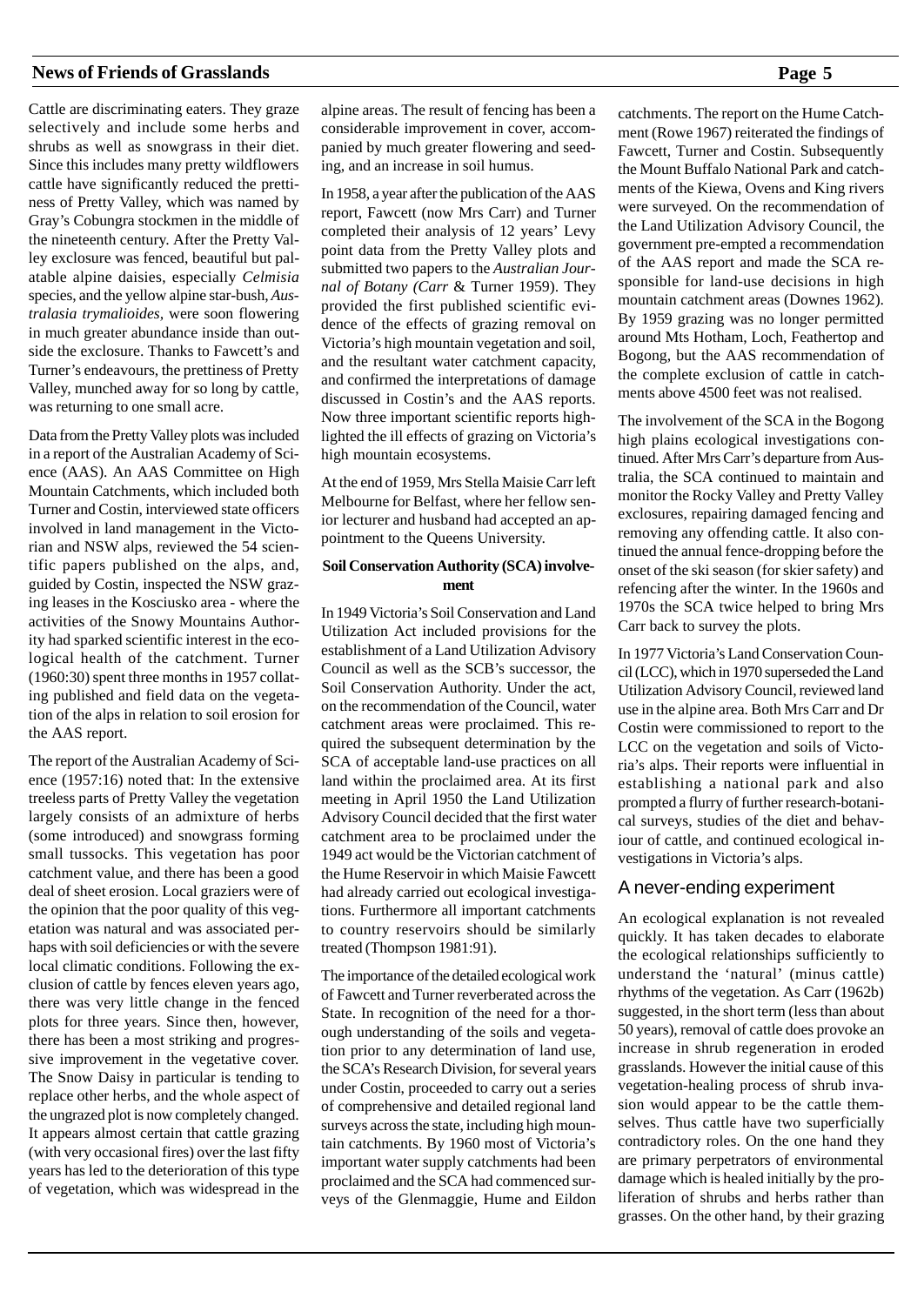and trampling, cattle also limit the spread of some of these regenerating shrubs, especially the palatable seedlings of the shrubs *Grevillea australis and Asterolasia trymalioides.* Thus on the Bogong high plains cattle appear to be effecting the ecological balancing act of maintaining some grasslands in an eroded but reasonably shrub-free condition.

If given enough cattle-free time (over 50 years) certain shrubs senesce to allow snowgrass to regenerate under them (Ashton & Williams 1989). These shrubs not only stop soil erosion but provide a nursery for regenerating snowgrass. Thus the invasion of cattle-free grasslands by shrubs appears to be the initial stage of a vegetation-healing process which will eventually lead to the re-establishment of shrub-free and erosion-free grasslands.

The ecological investigations which Maisie Fawcett initiated in the mid-1940s was one of the first such investigations in Australia. As such it forms one of the foundations of Australian ecology. Its importance is biological as well as historical. In setting in train what should be recognised and valued as a neverending experiment, it highlights the need for long-term ecological experiments and shows the ways in which one such experiment has provided data pertinent to various issues. While the initial questions related to soil erosion, more recent questions have touched on nature conservation. Fawcett's plots provided data for the LCC during its deliberations on land use in Victoria's alps - protracted deliberations which eventually culminated in the establishment of Victoria's Alpine National Park.

# FAMILIAR GERANIUMS

*Michael Bedingfield*

Grassland Geranium or Grassland Cranes-bill (*Geranium retrorsum*) has pink flowers and is common in suburbia. It is very frost tolerant and prefers the lower flat areas. *Geranium solanderi* looks very much like *G. retrorsum* but it is less frost tolerant and prefers the grassy woodland areas on slopes.

The main difference between the two species is in the hairs that grow on the stems. *G. solanderi* has a lot of tiny hairs which project out from the stem. *G. retrorsum* also has tiny hairs, but they are difficult to see with the naked eye because they cling to the stem in a downwards direction.

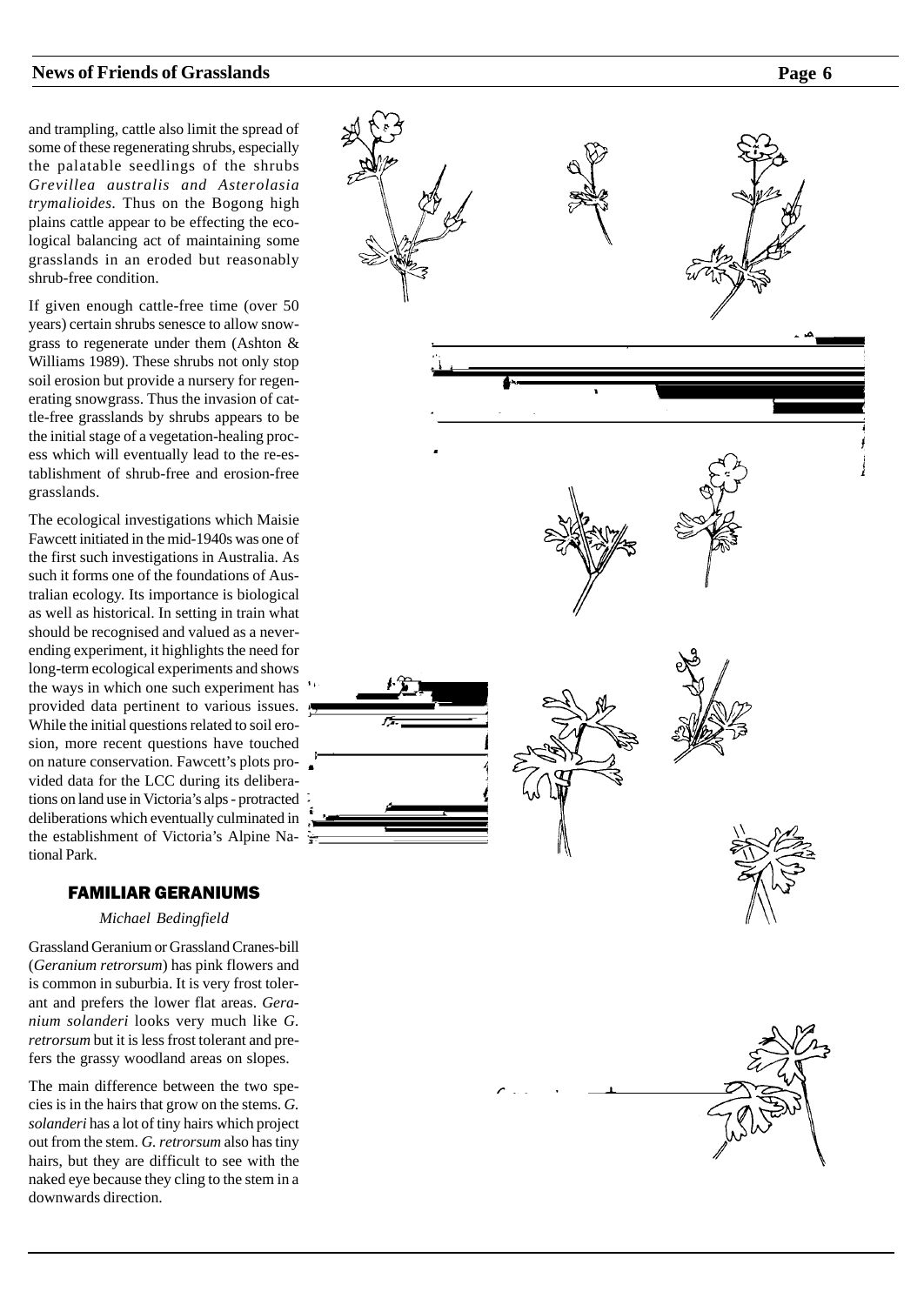# *THE HISTORY OF WOODLAND COMMUNITIES IN CENTRAL WESTERN, NSW*

Donna M. Windsor, Greening Australia (Central West).

# **Historic Factors**

Since the arrival of Europeans, the Australian landscape has been substantially modified for human settlement, agriculture and other development. This has resulted in significant changes to the extent, condition and composition of native vegetation particularly throughout the wheat-sheep belt of southeastern Australia, including the Central West Region.

The remnant vegetation is highly fragmented and often confined to marginal areas not considered to have much value for primary production (e.g. ridgelines, inaccessible areas). Remnants are characterised as relatively small patches, narrow linear corridors, or isolated paddock trees in cropping and grazing lands. In many cases, the natural understorey component is missing completely, compounding the degradation of remnant areas.

# **Degrading processes**

Hard-hooved animals (ungulates) particularly cattle and sheep, have also contributed to the degradation of native vegetation and loss of species. They continually browse, trample, rub and chew native plants causing sensitive and more palatable plants to diminish, particularly in more heavily stocked areas. High concentrations of animals also contribute to increased nutrient levels (via their excrement), increased soil compaction as well as spreading weed seeds, especially in areas where they seek shade, shelter and water.

Livestock grazing, intense competition from vigorous introduced pastures and weeds and elevated nutrient levels (which often favour introduced plants) inhibit regeneration of native plants. In addition, pastures are often treated with fertilisers to sustain introduced species and are cultivated repeatedly, thereby also increasing soil compaction and increasing the risk of soil erosion. Insecticides and herbicides also contribute to the decline of native species.

#### **Woodland communities**

Areas most severely affected by agriculture are the grassy Box woodlands. These communities dominated by Yellow Box (*Eucalyptus melliodora*) and White Box (*E. albens*) grow on the undulating and more naturally fertile soils in the Tablelands and Slopes. Grey Box (*E. microcarpa*), Fuzzy Box (*E. conica*) and Bimble Box (*E. populnea*) characterise the woodlands of the flatter, more flood prone areas in the western areas of the region. Grassy Box woodlands are characterised by having widely spaced trees and have an understorey dominated by native grasses such as Kangaroo Grass (*Themeda triandra*) and contain a diverse range of other plants such as orchids, lilies and daisies. Because of these attributes grassy Box woodlands made ideal farming country. Areas of relatively untouched grassy Box woodland are now considered rare. These small remnants can mostly be found in cemeteries (such as the Woodstock cemetery

which contains White Box woodland and has recently been listed as a site of national significance), along roadsides and railways or in small, rocky areas on private farmland. These small remnant communities are significant for the conservation of the diverse array of woodland flora and fauna.

Many remnant woodlands occur on farmland but are under threat by continuing agricultural practices. Many Yellow Box/ Blakely's Red Gum and White Box communities in the Central West are significantly degraded and are at imminent risk. Even areas defined as having relatively high conservation value at present may be slowly degrading to a non-sustainable state under current management regimes. Goldney *et al.* (1997) estimated that 310 - 620 million trees are at risk of being lost from an area of 65 000 km2 within the next 10 - 30 years. In addition, 5-25 million isolated farmland trees are also estimated to be at risk (Goldney *et al.* 1997).

Often the trees are dying or sick, little regeneration is occurring and the native understorey is infested with weeds. These areas are however, nonetheless important to woodland conservation and are also very important in controlling watertables and reducing dryland.

# IMPERATIVES FOR CONSERVATION AND MANAGEMENT OF WOODLANDS

*Denis Saunders*

*This paper was presented at the Woodland Birds seminar held in Forbes on 11 April. Denis is from the CSIRO Wildlife & Ecology, GPO Box 284, Canberra ACT 2601*

#### **Ecological consequences of clearing and fragmentation of native vegetation**

The removal of native vegetation on a broad scale is a non-random process that leads to a collection of fragmented vegetation patches in a matrix of different vegetation and/or land uses. The result is a series of fragments or remnants located in different positions in the landscape, on different soil types, possessing different vegetation types and associated fauna, and varying in size, shape, isolation and type of ownership. What are the ecological consequences of this reduction and fragmentation of native vegetation?

Removal of native vegetation results in changes in radiation fluxes with increases in solar radiation leading to higher temperatures during the day. There are also increases in re-radiation at night resulting in lower night temperatures. Surface and soil temperatures increase in range and may be very much greater by day and lower at night than before clearing took place. There also may be an edge-effect in relation to solar radiation depending on the angle of the sun; the higher the latitude, the more it penetrates the edge of the remnant. The implications of these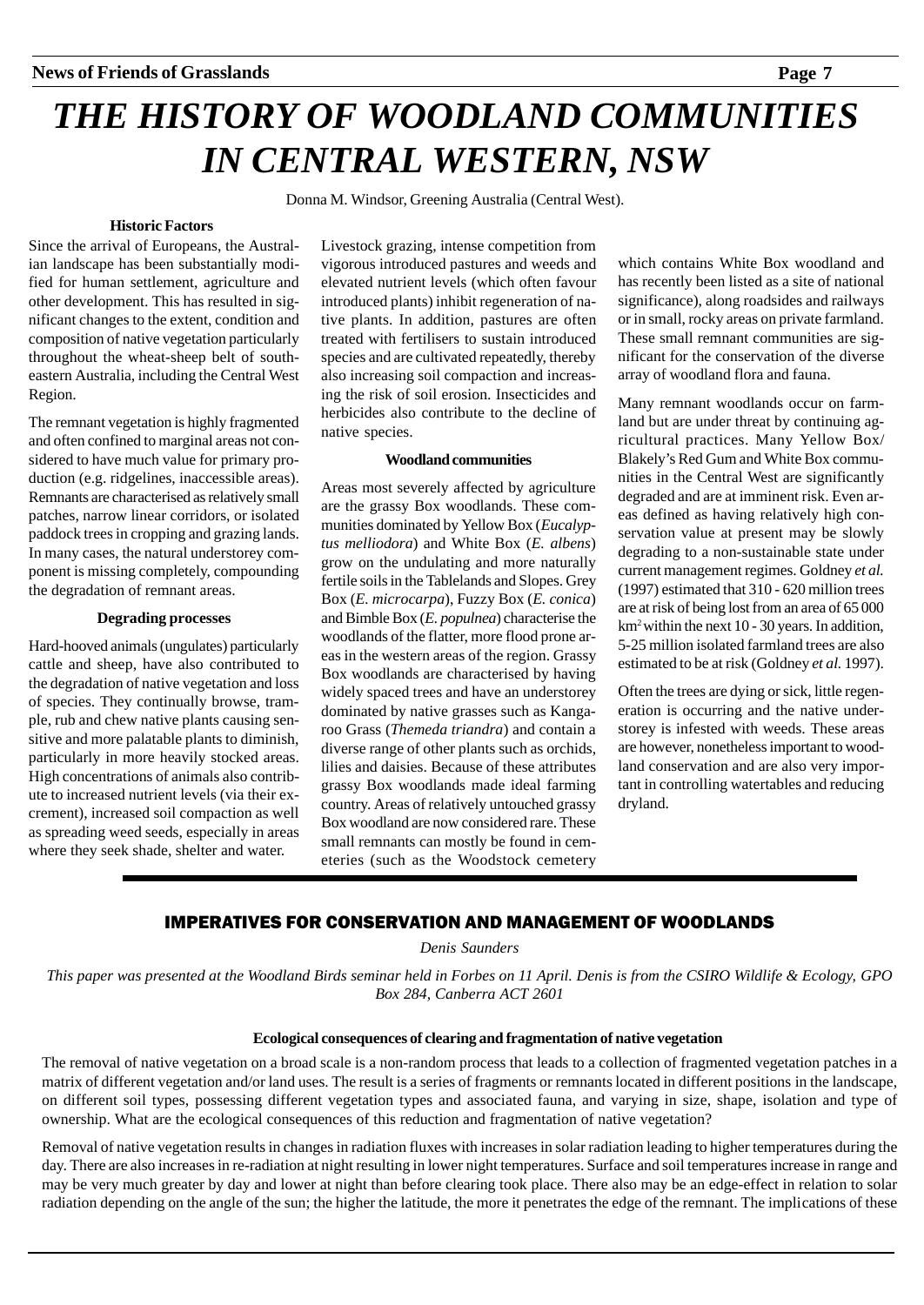factors alone are significant. Changes in microclimate may result in changes in the species composition at the edges of remnants and may have major impacts on the soil biota with potential effects on ecological processes such as nutrient cycling. In addition, species present before clearing may not be able to be re-established because the changed microclimate may not provide a suitable environmental for them.

Clearing native vegetation also results in changes to the pattern of wind flow across the landscape, with less resistance and protection. Species that established themselves when the vegetative cover was continuous were relatively well-protected from the effects of wind. Increased exposure often results in increasing rates of wind throw and wind pruning of dominant plant species. This creates gaps in cover with increased chances for invasive species to establish. Increased exposure to wind can lead to increases in evapotranspiration, reduced humidity and increasing dessication rates. Increased wind may also lead to increases in fall of litter with potential for changes in the litter fauna. In addition, there may be increasing movement of dust and seed into patches from the outside, further increasing the chances of invasion by species from outside the remnant.

Major changes in the hydrological cycle result from the removal or thinning of native vegetation. Deep-rooted perennial vegetation uses much more water than the annual plants that largely replace the former vegetation. More rain falls directly to the ground in cleared areas than under uncleared land, with the potential to damage the soil by impact. There may be less buffering and more extreme run-off events. More water flows across the landscape, moving topsoil around, in some cases into the remnants themselves, while in other cases soil and litter is removed from the remnants; this depends on the position of the remnant in the landscape.

Native vegetation is often resistant to invasion, but is less so when disturbed and enriched. Water moving soil from areas surrounding remnants into remnants can constitute a major disturbance. The soil is usually accompanied by seed and nutrients (e.g. fertiliser, droppings from domestic livestock). This provides ideal enriched conditions for the establishment of weeds.

In extensively cleared areas, more water enters ground water resulting in a rise in the water table, in some cases very rapidly. Water-logging occurs when the water table reaches ground-level. Rising water tables are often accompanied by salt (sodium chloride) that has been stored deep in the soil profile leading to increasing soil salination, destroying otherwise productive agricultural land and remnant vegetation. The effect depends on the position in the landscape. Dryland salinity is now a major problem in many parts of Australia. In addition, saline waters flow into watercourses leading to destruction of freshwater ecosystems and loss of potable water. It is ironic that in the driest continent after Antarctica, some of our environmental problems stem from too much water in the landscape.

Loss of native vegetation and its fragmentation has a number of biotic consequences that can be moderated by a number of factors. For example, time since isolation or creation of the remnant is a major modifying factor. The Theory of Island Biogeography states that at the time of isolation the island (in this case remnant patch) is carrying more species than it is capable of carrying over time and so species will be lost. This is the process of species "relaxation." The longer a remnant has been isolated the more species it will lose. Obviously for some species, such as those dependent on native vegetation with requirements for large areas, the process of relaxation will be rapid, probably a matter of years. However, for long-living, sedentary species, like the dominant tree species, it may take centuries. The point to note is that remnants will lose species over time and this will pose major management problems.

The number of species lost will also be modified by the distribution of native vegetation and the dispersal mechanisms of the plants and animals of the remnant. The shorter the distance between remnants and the greater the number of species with the ability to cross that distance, the greater will be the chances of the species remaining. Some species, which require other species to help them move around the landscape, are doomed if their transport is lost from the area. This may be the case with some species of the genus *Santalum* when the emu is lost from an area.

Remnants now occur in a matrix of humandominated land uses. Every one is likely to be affected by what is happening in the surrounding land. This means that what happens in that land can have a major impact on the remnants. Nutrients and seeds being deposited in the remnant have been mentioned earlier. Species that depend on the surrounding land can also have an effect. Domestic stock are obvious examples but there are other more

subtle ones; like the galah that has expanded its range because of human activities and competes with remnant-dependent species for nest hollows, damages and kills trees, and introduces the seed of invasive species via its droppings.

There are a number of characteristics of remnants that help to modify some of the degrading processes. Remnant size is an obvious one. The larger the remnant the longer it will be able to resist some of the degrading processes. Unfortunately we have no general information on how large remnants should be; that will be determined on a case by case basis, depending on position on the landscape, etc. Larger remnants will contain more species than smaller remnants. However, the non-random nature of clearing of native vegetation will almost always ensure that the larger privately owned remnants are on the poorer soils and are not representative of the original vegetation associations.

The shape of the remnant will also help modify the effects of degrading processes, as will the position of the remnant in the landscape. Larger remnants have less edge compared with their area than smaller remnants and are therefore subject to fewer edge effects. Those remnants lower in the landscape can be exposed to more of the impacts from the surrounding matrix.

The ultimate remnant is the individual tree isolated from other elements of native flora by "parkland clearing." This vegetation type needs urgent protection and management. We are faced with vast areas of these "living dead"; aging trees with no replacements. What will these landscapes look like in 50 or 100 years without extensive management? They will be vastly different and, on present trends very much species poorer than at present.

# **What follows from the ecological imperatives?**

History tells us that clearing is no longer the major degrading force. The era of broad-scale clearing has finished; if only because most of the land suitable for agricultural, horticultural, etc (but not for urban development) purposes has been cleared. There is still the danger of whittling away at the remainder; the supposed "death of a thousand cuts." There is no doubt that both education and legislation are required to halt this process. Legislation needs to put all applications for clearing into a perspective that shows transparently that the planned clearing will not result in the loss of a remnant of high con-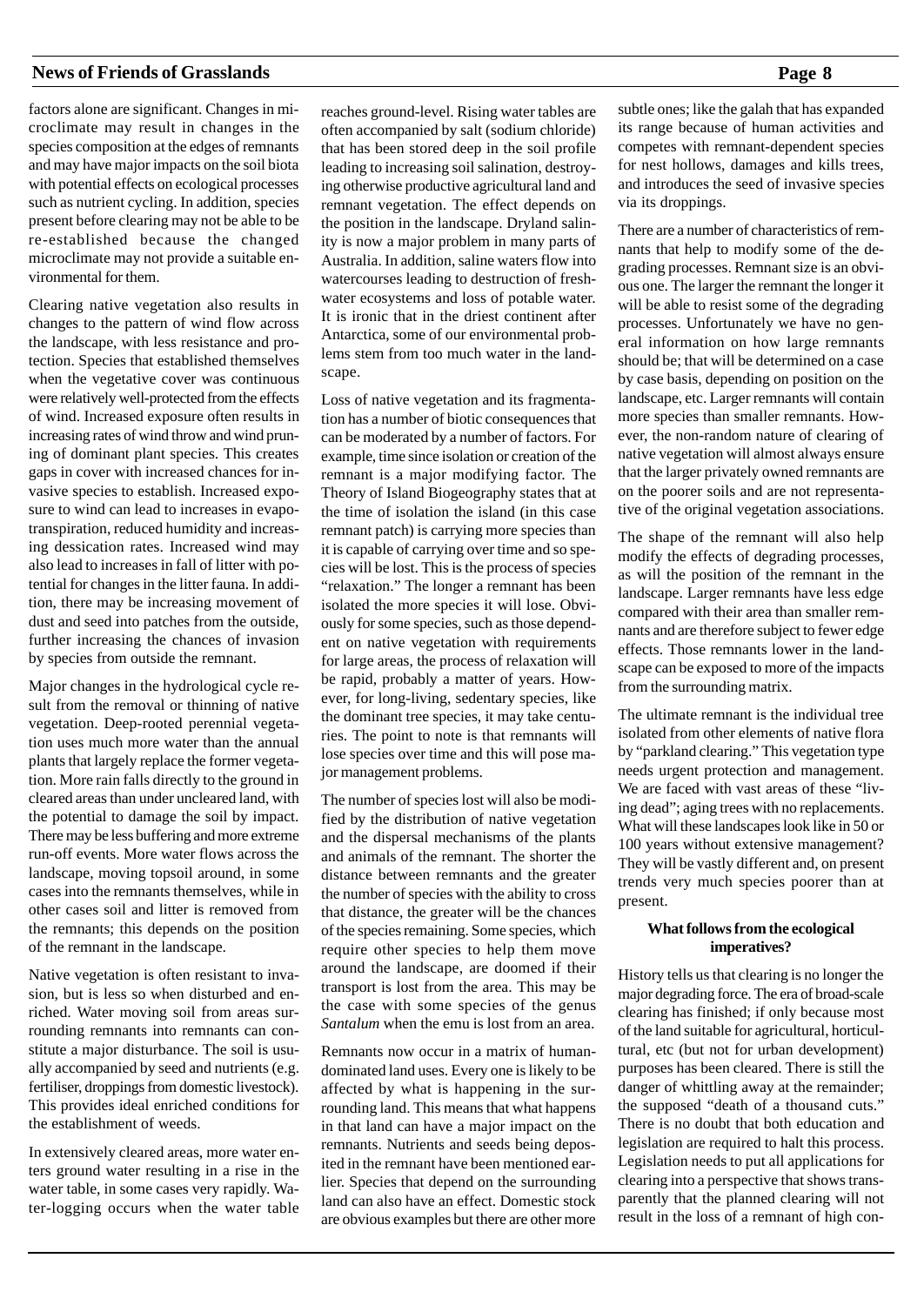servation value or of high ecological value. That means identifying and weighing its value as part of the ecological function of the area; in its water use, moderation of erosion, etc. Individual trees also require this type of protection.

We also need to value remnant vegetation better in an economic context. At present, remnant vegetation on agricultural land is valued on the basis of the economic value of the land on which it occurs, if put into agricultural production, or on the contribution it adds aesthetically to the resale price of the property. This valuation system is fundamentally flawed because it takes no account of the contribution the remnant vegetation makes by providing a range of ecosystem services from local to regional scales.

The critical need in relation to native vegetation is that of management. Most remnants are degrading. Simply putting a fence around them to stop domestic livestock from grazing them will not be sufficient to halt the loss of species. Management of internal dynamics of remnants is necessary in order to halt the process. This management will depend on the size of the remnant. With larger remnants it may be necessary to manipulate disturbance regimes like fire as well as the population dynamics of key organisms. In addition it will be necessary to examine external influences and see if they can be moderated. On smaller remnants it will be necessary to concentrate on the external influences. Management of remnants is essential. This means integrated landscape management on an ecological basis with knowledge of what each remnant contributes to the ecological whole.

Managers of native vegetation need to concentrate on the practical issues relating to the impact of fragmentation on natural ecosystems and managing fragments for their retention. This means understanding both the physical and biological consequences of the fragmentation of landscapes, and the options available to mitigate the processes leading to the degradation of the fragments.

# HELP FOR RESTORING OUR DEGRADED GRASSY ECOSYSTEMS

# [A SA PERSPECTIVE]

Ask the average person in the street to describe "Australian bush" and they will talk only of trees and shrubs. Yet biologists and historians know from the descriptions of early European explorers and surveyors, that alongside the forests and mallee, extensive areas of southern Australia had few or no shrubs or trees at the time of European settlement. For example, in 1849 Explorer Charles Sturt encountered "immense tracts of land ... rich in soil and abundant in pasture [with] scarcely a tree upon them ... and covered with a profusion of orchidaceous plants." We now know that these native grasslands covered over 10,000 square kilometres in the Mid North of South Australia, north of Clare.

Even larger areas from the mouth of the Murray River, to the Southern Flinders Ranges had a sparse tree cover, but few shrubs, instead with an understorey of mainly native grasses and forbs (such as daisies, lilies and orchids). Where the trees were mainly peppermint box, mallee box, grey box or river box, such areas are referred to as "Box Grassy Woodlands".

These Temperate Lowland Grassland and Box Grassy Woodlands are now amongst the most threatened habitats in Australia. As well as having been almost all cleared for agriculture or severely degraded by prolonged heavy grazing, the relatively fertile soil on which they occurred made them highly vulnerable to weed invasion. Thus, most surviving examples are heavily weed invaded.

However, the protection and management of such areas is of paramount importance since a wide range of species is largely confined to these vegetation types. This includes many threatened species, such as the small scurfpea *(Cullen parvum),* perennial blown grass *(Agrostis limitanca),* pygmy blue-tongue lizard *(Tiliqua adelaidensis),* the plains wanderer *(Pedionomus torquatus)* and whiteveined skipper butterfly *(Anisynta albovenata albovenata).*

These endangered habitats are the subject of a newly released report titled **"Weed Management in Temperate Native Grasslands and Box Grassy Woodlands in South Australia".** This study results from three years of experimental research by botanist Rick Dayies, funded by a Save the Bush Research Grant.

This report contains the **first** comprehensive review of weed research relevant to temperate native grasslands and box grassy woodlands, undertaken in Australia. It also contains pioneering experimental research for these ecosystems in South Australia. Since the study extensively reviewed research undertaken in South Australia, NSW, Victoria, ACT and Tasmania, the report is highly relevant for researchers throughout southeastern Australia. This report is particularly aimed at regenerators and managers of temperate native grassy ecosystems, the native and weed species index in the back of the book making it user friendly for such people.

Bushland managers are increasingly adopting an ecological approach, rather than a single species approach, in their bushland regeneration strategies, and this study is no exception. Rick Dayies has utilised data collected over a decade of vegetation surveying in South Australia to determine which native species most commonly occur in surviving grassy ecosystems, and which are the most widespread and highly competitive weeds.

He found that 72% of highly invasive weed species of temperate native grasslands and box grassy woodlands in South Australia are annuals, while 90% of common indigenous species are perennials. In degraded grassy ecosystems this absence of native annuals is particularly prevalent, and in such areas management activities which favour perennials over annuals have the potential to reduce weed cover.

The study also found that a great diversity of native perennial forbs occur in native grasslands and box grasslands woodlands, despite their general grassy appearances. This must be taken into account whenever treatments such as broadleaf herbicides are considered.

Rick Davies also studied experimentally the phenology of a representative sample of common weeds and native species of grassy ecosystems to determine the timing and frequency of treatments most likely to deplete weeds while maintaining native species diversity.

He found that while most annual weeds and weed bulbs grow actively during winter to early spring, and die back at the end of spring, many of the hardier native perennials were found to be still actively growing in late spring, as well as after good summer rains and immediately following opening rains in autumn. However, he also found a significant number of native bulbs and annuals grow at the same time as the annual weeds, and a group of perennial grass and broadleaf weeds grow at the same time as most native grasses.

The report concludes that weed management strategies which favour summer-growing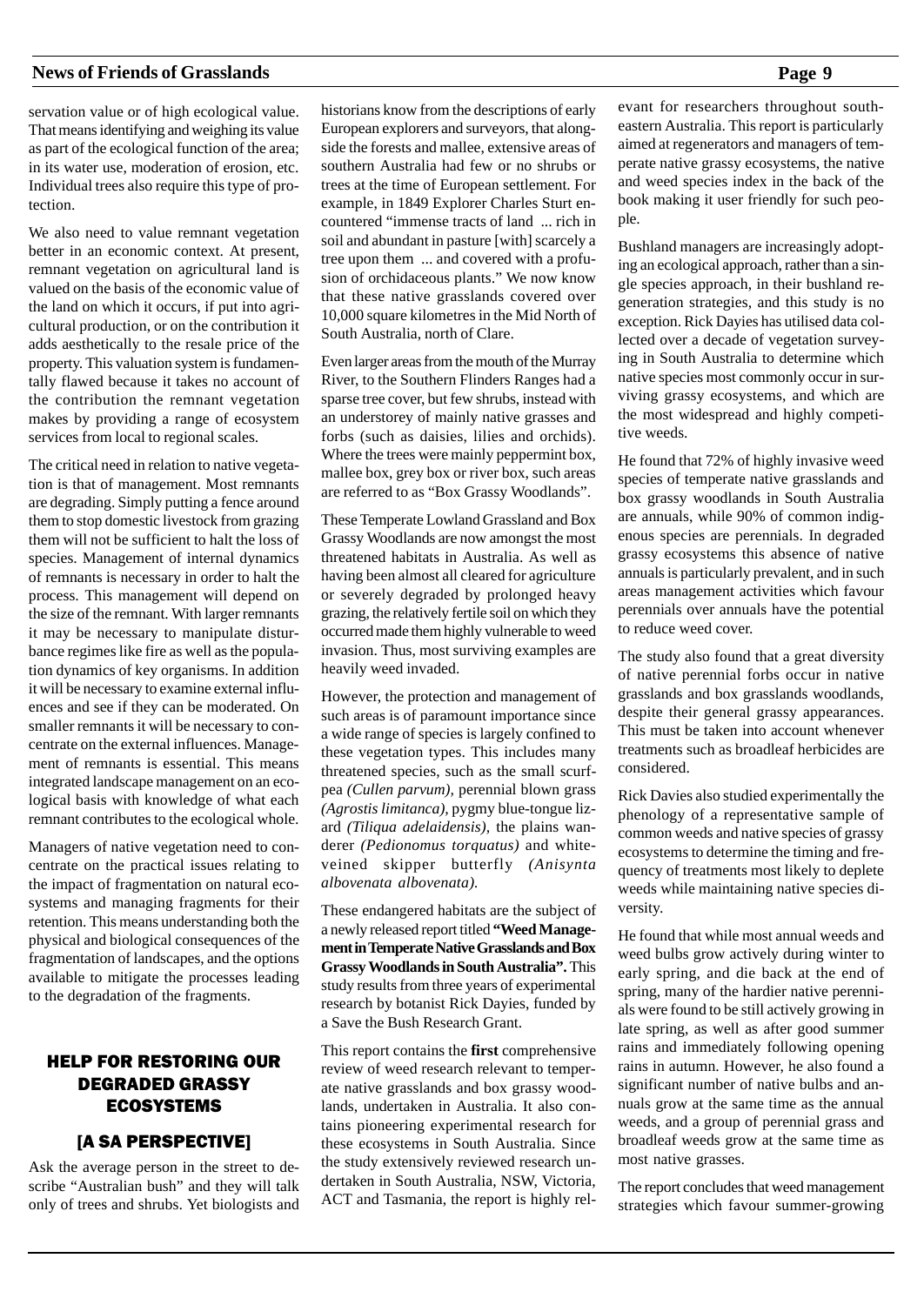over winter-growing species will disadvantage most annual weeds, while benefiting many native perennials, in particular grasses. However, it also warns that such management also favours some highly invasive perennial weeds, while disadvantaging many native annuals and native geophytes (including many orchids) if present.

Thus there is a need for regenerators of grasslands and grassy woodlands to know all the native species and highly invasive weed species occurring at a site before they burn, spray or slash. Not only do they need to know where sensitive natives and serious weeds occur, they must also know which of these species is actively growing when determining weed management strategies.

Methods trialed experimentally in this study included the use of the grass specific herbicide fluazifopbutyl (tradename Fusilade). This was found to have great potential in the control of exotic annual grasses in native grasslands and box grassy woodlands. It was found that of the 15 native perennial grass species on which the higher rate was trialed all were found to be resistant, as were all 43 native non-grass species on which it was tested.

In comparison, all but one of 35 native species on which the commonly used broad spectrum herbicide glyphosate (tradename Roundup) was trialed were found to be highly susceptible.

Carefully timed slashing was also found to have the potential to control exotic bulbs, annual grasses and saffron thistle, while increasing native grass cover. Significantly, only three of 45 native grassland/grassy woodland species slashed in late winter, were unable to regenerate by reshooting at the base.

The report also discusses the potential of using plastic sheeting to artificially produce late breaks to the season, or prolong dry spells in winter, as a method of favouring perennial native species and disadvantaging winter growing exotics.

A major component of the report is the literature review. Rick Davies has analysed in detail other research that has been done relevant to the use of fire, grazing, and the herbicides atrazine (tradename Atrazine) and metsulfuron-methyl (tradenames Brush-off and Ally), to manage weeds in grasslands and box grassy woodlands. He also discusses ways of preventing further weed invasion, and minimal impact methods such as handpulling, digging and cutting and swabbing.

"Weed Management in Temperate Native Grasslands and Box Grassy Woodlands in South Australia" (Davies, R.J.-P., 1997), was published by the Black Hill Flora Centre of the Botanic Gardens of Adelaide, and is available for \$15 (plus\$2 postage) from National Resources Information Centre, Department of Environment and Natural Resources, GPO Box 1047, Adelaide, South Australia, 5001. Telephone: (08) 8204 1910 Fax: (08) 8204 1919

# WEBSITE ADDRESS TO LOOK AT

Enviromap: **www.earthsystems.com.au**

# FLORA BANK

*Naarilla Hirsch continues her summary of FloraBank guidelines*

The second FloraBank guideline is *Basic methods for drying, extraction and cleaning of native seed storage*. Seed is rarely fit for immediate storage following collection, requiring either drying or de-pulping, extraction from the fruit and further cleaning. The methods for drying and extraction are many and varied and depend very much on the type of fruit, seed and equipment available.

The drying process is used to avoid the development of mould, open the fruit and prepare the seed for extraction. Natural drying is ideal for warm to hot dry conditions, but you need to be careful about condensation and ensure the seed is not accessible to pests. An alternative is using solar extractors, glasshouses or artificial heat from ovens or drying rooms. One popular and low cost method for drying seed is to use a greenhouse or purpose-built propagation igloo. The temperature must not exceed 35°-38°C and must be combined with good air circulation to quickly reduce humidity as the fruit dries.

After drying, most fruit will require some form of extraction to separate the seed from the rest of the material. Methods include shaking or beating of the dried material, threshing the fruit by hand or with an implement or machine (although threshing can damage the seed), extreme heat extraction (for certain species), or de-pulping fleshy fruits.

Once the seed is separated from the fruit it is ready for final cleaning before storage. The aim of cleaning is to separate the full, viable seed from impurities, which may include empty seed and fruit, sticks, leaves, dirt, and so on. Methods of cleaning seed include natural cleaning, sieving, blowing, winnowing and flotation.

The guideline also outlines some safety guidelines, since some plants are toxic or may cause allergic reactions. These include not consuming food or drink in the seed preparation area, wearing gloves (latex) and a respirator during the cleaning process, and cleaning seed in a well-ventilated area or using an extractor fan to remove dust.

For a copy of this guideline, contact the FloraBank coordinator, Warren Mortlock, on 02-6281 8585 or email greenaus@ozemail.com.au.

# NEWSLETTERS RECEIVED

*'Grass Clippings'* mentions the release for public comment of draft strategies on each of Australia's 20 "Weeds of National Significance". The draft strategies already released include Chilean Needle Grass and Serrated Tussock. The strategies are available at http://www.weeds.org.au, or you can ring John Thorp on 03 6344 9657.

*Flora Bank* is involved in a collaborative project with the Australian Centre for Mining Environmental Research, to produce a database of plant species containing information from a wide range of people and sources. The aim is to compile the essential information needed to successfully grow a species (based on what is already known in the community) and present it in a way that is easy to understand and available to everyone (in a manual and on CD). The project, called Floradata, will contain reliable data on the collection, storage, germination, propagation and field establishment using seed of Australian plants. For further information about the project, contact the Flora Bank Coordinator on 02 6281 8585, or email greenaus@ozemail.com.au. The Flora Bank newsletter also contains an article outlining a strategic framework for local seed supply for revegetation in Australia.

*Sustainable Times* reports that a draft list of ACT native plants is available at the Environment Centre. The database includes information on name changes, habitat, location and any Aboriginal use. The newsletter also has a report on the work the Conservation Council has been doing on firewood, which leads to air pollution in the ACT as well as threatening remnant vegetation such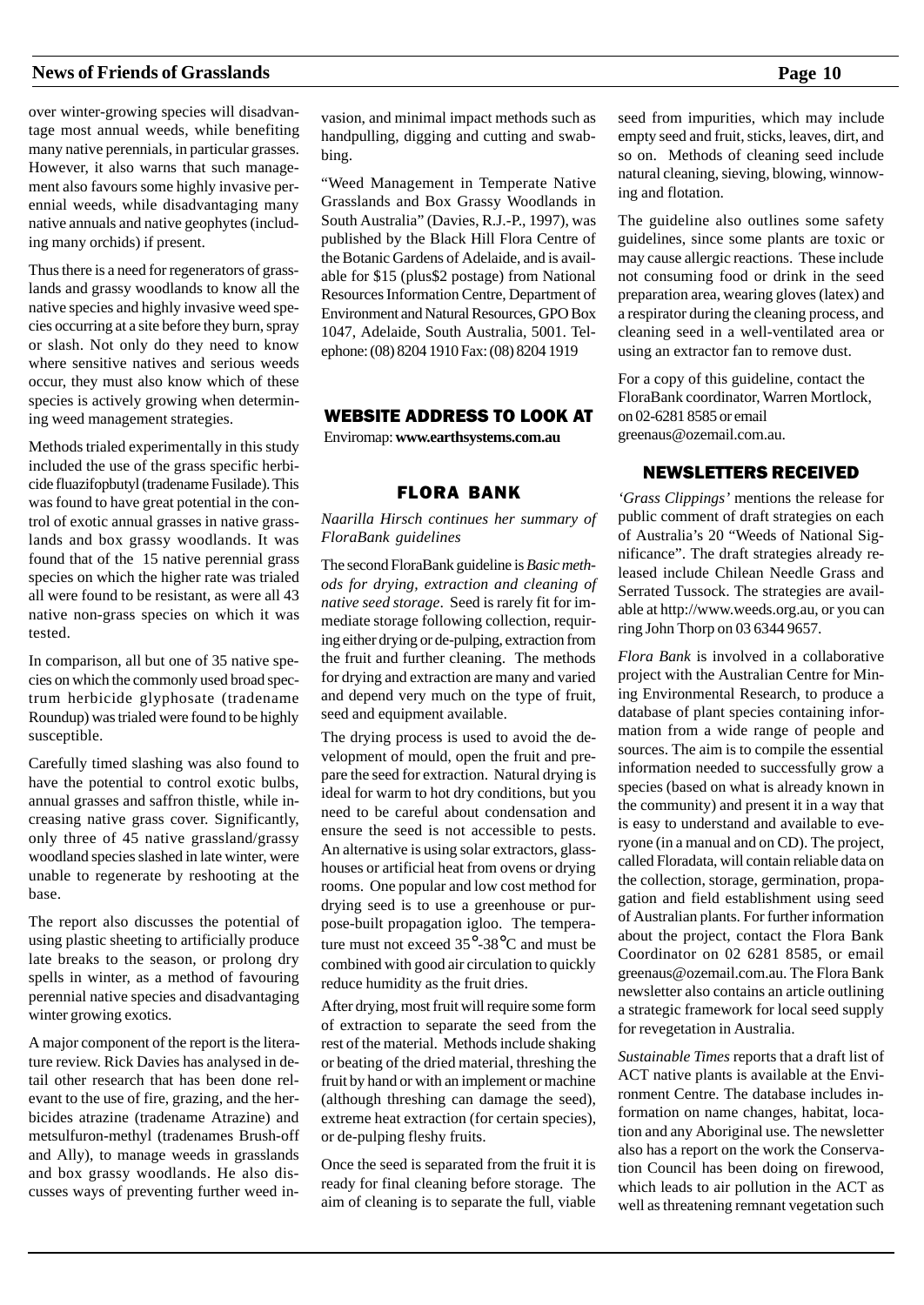as box and ironbark woodlands. The Conservation Council is pursuing licensing of firewood merchants to encourage a sustainable firewood industry based on hardwood timber plantation. The article has further details on this issue, and suggests writing to the ACT Environment Minister, Brendan Smyth, to encourage him to support licensing of firewood merchants in the ACT.

*Danthonia* has a couple of articles on northern grasses. The first is on conserving *Coix gasteenii*, a rare grass on Cape York Peninsula. Given the lower disturbance in this area, it isn't clear why this grass is so rare. Is it very specific in its habitat requirements, is it a remnant of a larger population that has declined due to grazing or changed fire regimes, or has it grown opportunistically from seed from, say, Papua New Guinea or Indonesia excreted by a migrating bird? The second article is about control of Buffel Grass (*Cenebus ciliaris*) which is a major environmental weed in central Australia. Buffel Grass is changing the composition, structure and function of some diverse ecosystems in central Australia. Research indicates that the most effective control method may be hand removal with follow-up spot spraying of regrowth with glyphosate. NSW NPWS are coordinating a database on the flora and fauna of NSW and are especially interested in records of endangered and vulnerable plant species. For a list of the species and further details, contact the Wildlife Data Unit on 02 9585 6694 or 02 9585 6684. The Australian Network for Plant Conservation have developed a plant conservation email list. If you are interested in information about it, contact Jeanette Mill at anpc@anbg.gov.au.

Don't forget that you can contact Margaret if you want to have a look at any of the newsletters discussed in this column.

#### **ISOBEL CRAWFORD'S ANU CONTINU-ING EDUCATION COURSES**

#### **Botanising in Canberra**

7-9pm on 3 Thursdays from 5 October, plus field trips 9-11am on 2 Saturdays 7 and 21 October.

\$115

Learn to enjoy and recognise the diversity of plants in Canberra. The field trips will include visits to the Australian National Botanic Gardens.



#### **Grass identification**

7-9pm on 3 Thursdays from 9 November, plus field trips 9-11am on 2 Saturdays 11 and 25 November.

\$115

This course is for those who already have a basic knowledge of plant identification. Learn to recognise local grasses in the field, and to distinguish them from sedges and rushes, and in the laboratory learn to use microscopes and botanical keys.

# **ADVERTISEMENT Warren Ganter's Horticultural** Services

Supplying locally-collected native seeds and locally-grown seedlings, plus a planting service (plants supplied and planted).

> Phone: 02 6257 6630 or 0418 641 306